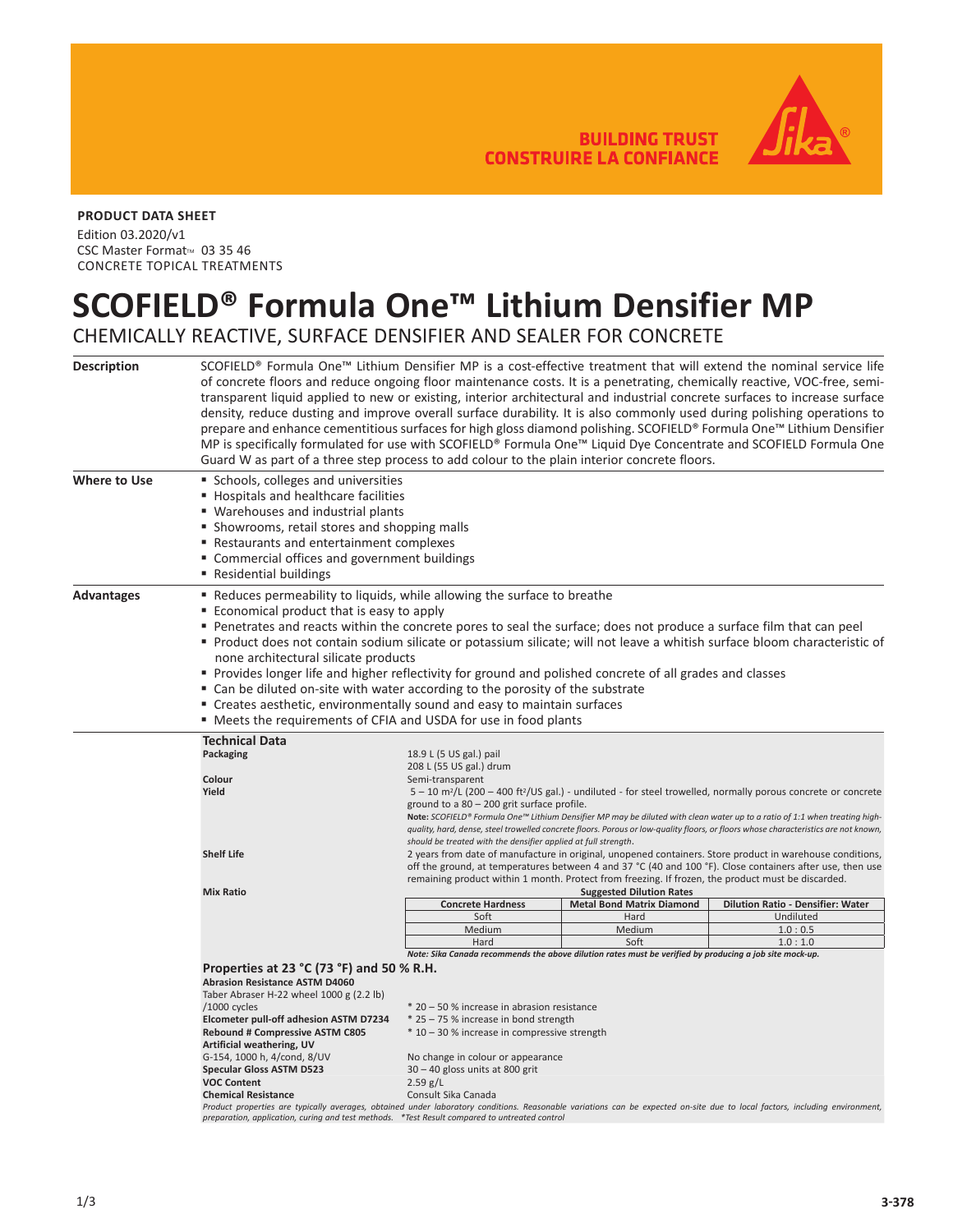| <b>HOW TO USE</b>          |                                                                                                                                                                                                                                                                                                                                                                                                                                                                                                                                                                                                                                                                                                                                                                                                                                                                                          |
|----------------------------|------------------------------------------------------------------------------------------------------------------------------------------------------------------------------------------------------------------------------------------------------------------------------------------------------------------------------------------------------------------------------------------------------------------------------------------------------------------------------------------------------------------------------------------------------------------------------------------------------------------------------------------------------------------------------------------------------------------------------------------------------------------------------------------------------------------------------------------------------------------------------------------|
| <b>Surface Preparation</b> | The concrete surface must be clean and sound. Remove any dust, laitance, grease, oil, dirt, curing agents, impregnations,<br>wax, foreign matters, coatings and disintegrated material from surface that will reduce or prevent penetration. For<br>optimum performance, SCOFIELD® Formula One™ Lithium Densifier MP should only be applied to fully cured concrete<br>that is a minimum of 28 days old to allow for adequate penetration and reaction within the surface. Wet or green<br>concrete should be allowed to dry adequately prior to application of the densifier so that pores near the surface are not<br>filled with water that can limit product penetration. During cooler temperatures or higher relative humidity conditions,<br>the drying interval should be increased to achieve the level of dryness necessary for good penetration.                              |
|                            | Polished Concrete: Grind the concrete to an initial surface profile (80 – 200 grit) prior to the application of SCOFIELD®<br>Formula One <sup>™</sup> Lithium Densifier MP. If wet grinding, clean and allowed surface to dry prior to application of the densifier.<br>Concrete substrates that are contaminated with oil, grease or other substances after grinding to the initial surface profile<br>(80 – 200 grit) should be thoroughly cleaned and allowed to dry before continuing.                                                                                                                                                                                                                                                                                                                                                                                               |
|                            | NOTE: SCOFIELD® Formula One™ Lithium Densifier MP is highly alkaline and can react with glass and aluminium;<br>surrounding areas and adjacent surfaces should be adequately masked or protected from overspray, and spills.                                                                                                                                                                                                                                                                                                                                                                                                                                                                                                                                                                                                                                                             |
| <b>Application</b>         | Apply SCOFIELD® Formula One™ Lithium Densifier MP at the appropriate dilution and coverage rate, based on concrete<br>hardness characteristics (refer to Technical Data - Yield Section of this product data sheet)                                                                                                                                                                                                                                                                                                                                                                                                                                                                                                                                                                                                                                                                      |
|                            | Stir well prior to use, ensuring thorough agitation and distribution of any settled materials throughout the liquid. Apply<br>a uniform coat using a professional grade pump-type sprayer equipped with a fan tip. Airless sprayers must not be used.<br>Alternatively a "spill-and-spread" methods, using a soft polystyrene or nylon bristles push broom, can also be used.                                                                                                                                                                                                                                                                                                                                                                                                                                                                                                            |
|                            | NOTE: Extreme caution must be exercised while working with SCOFIELD® Formula One™ Lithium Densifier MP because<br>it can create a slippery floor surface during application.                                                                                                                                                                                                                                                                                                                                                                                                                                                                                                                                                                                                                                                                                                             |
|                            | After the proper amount is applied, brush the surface with a soft polystyrene or nylon bristles push broom or rotary<br>floor machine equipped with a soft-polymer-bristled brush or pad. Allow the densifier to remain on the surface for at<br>least 30 minutes. Add more densifier as needed to maintain a wet film approximately 1 to 3 mils thick during this period.<br>Adjust the application rate to provide a wet layer on the surface. If the applied material soaks in quickly, additional<br>material should be applied until the surface is flooded with a visible layer. As necessary during this 30 minute minimum<br>penetration period, keep the surface from drying by reapplying the densifier to areas that start to lose the wet-film sheen.<br>It is important to maintain the applied densifier in-place, in a fluid condition so that it can penetrate properly. |
|                            | Once the required treatment period is complete and the densifier has been on the concrete surface for at least 30<br>minutes, use a wet vacuum or auto-scrubber to remove excess material. The concrete surface must then be rinsed with<br>fresh water unless additional grinding is intended. While rinsing, scrub the rinse water into the surface to remove any<br>residue and then completely remove the rinse water with a wet vacuum before it dries. Additional water can be used to<br>keep the excess material from drying during the removal process. If residual densifier is allowed to dry on the concrete<br>surface it will leave unsightly deposits that can only be removed by mechanical means. The appearance of residue on the<br>concrete surface after completion indicates that excess densifier was not removed.                                                |
|                            | Allow the concrete treated with the densifier to dry thoroughly. Drying time will vary depending on relative humidity,<br>temperature and air movement. Drying time could range from less than one hour to several hours. After drying is<br>complete, the floor is ready for use or to continue the grinding and polishing process. To obtain additional hardening,<br>allow the densifier to set overnight before continuing.                                                                                                                                                                                                                                                                                                                                                                                                                                                          |
|                            | Polished Concrete: After treatment, continue grinding, honing and polishing the treated concrete to the intended final<br>finish profile (400 - 1500 grit) using progressively finer polishing disks. If wet polishing, remove the slurry residue between<br>diamond changes using a wet vacuum or squeegee and rinse thoroughly, removing excess water and slurry. After the final<br>finish profile is achieved, allow the polished concrete to dry completely prior to any further surface treatment.                                                                                                                                                                                                                                                                                                                                                                                 |
| Clean Up                   | Clean equipment thoroughly immediately after use and handling with soap and water. Close container after each use. In<br>case of spillage, absorb with inert material and dispose of in accordance with applicable regulations. Do not reuse empty<br>container. Before using or handling, read the Safety Data Sheet and Warranty.                                                                                                                                                                                                                                                                                                                                                                                                                                                                                                                                                      |
| <b>Maintenance</b>         | Ground and polished concrete surfaces treated with SCOFIELD® Formula One™ Lithium Densifier MP are generally very<br>durable and require little maintenance other than scheduled scrubbing with water and a neutral or alkaline cleaner.<br>This recommended cleaning process provides water to hydrate the reactive components of the treatment and to<br>further harden and cure the treated concrete. Spills should be cleaned up when they occur in accordance with good<br>housekeeping practices. Do not use acidic cleaners or substances that may chemically attack and discolour the surface.                                                                                                                                                                                                                                                                                   |



BUILDING TRUST<br>CONSTRUIRE LA CONFIANCE

SCOFIELD® Formula One™ Lithium Densifier MP CSC Master Format™ 03 35 46 CONCRETE TOPICAL TREATMENTS